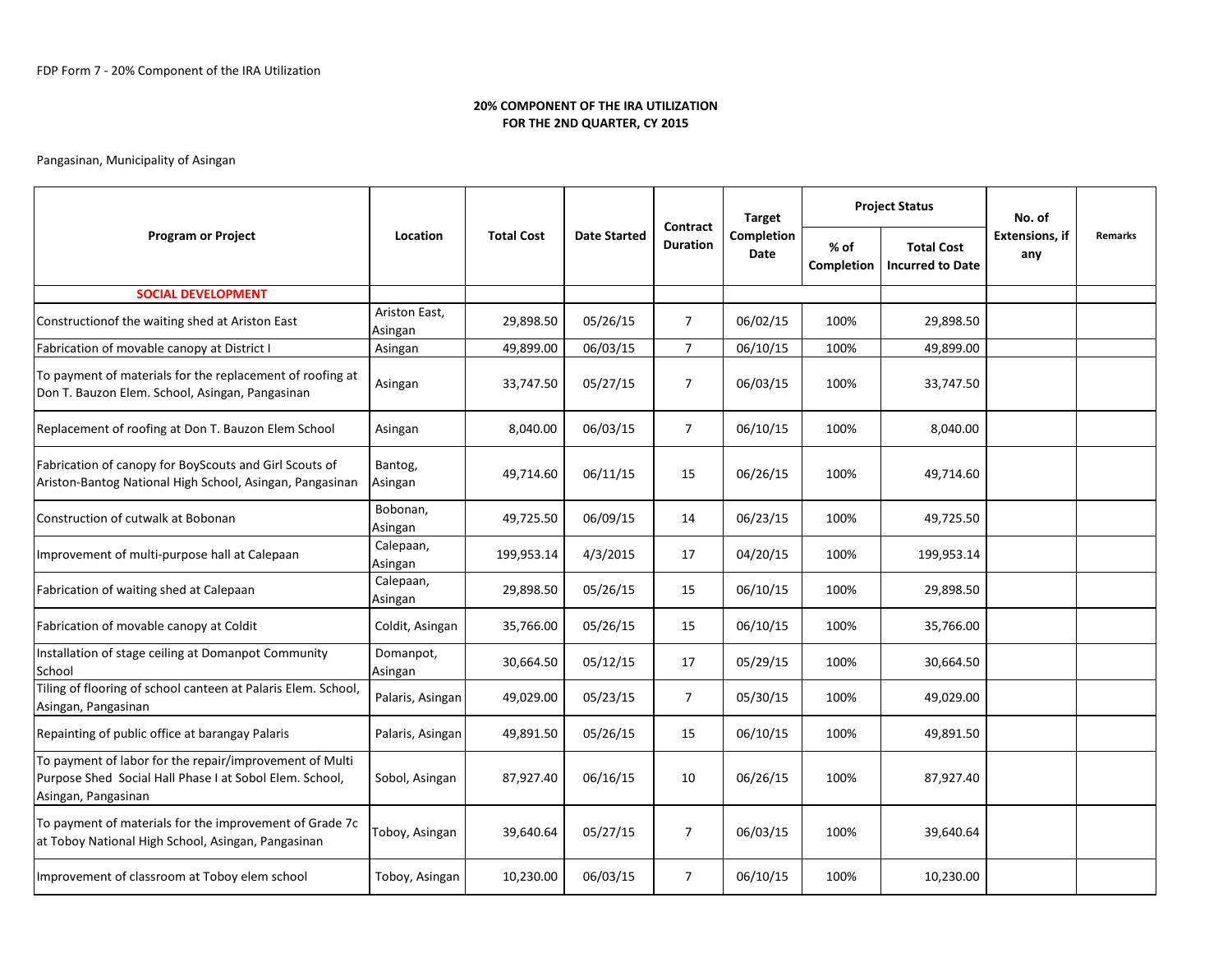Continuation and rehabilitation of streetlights at Coldit,

Community school

Materials for the installation of stage ceiling at Domanpot

#### 20% COMPONENT OF THE IRA UTILIZATIONFOR THE 2ND QUARTER, CY 2015

#### Pangasinan, Municipality of Asingan

|                                                                                                                                                |                             |                   |                     |                             | <b>Target</b>             | <b>Project Status</b> |                                              | No. of                       |                |
|------------------------------------------------------------------------------------------------------------------------------------------------|-----------------------------|-------------------|---------------------|-----------------------------|---------------------------|-----------------------|----------------------------------------------|------------------------------|----------------|
| <b>Program or Project</b>                                                                                                                      | Location                    | <b>Total Cost</b> | <b>Date Started</b> | Contract<br><b>Duration</b> | Completion<br><b>Date</b> | $%$ of<br>Completion  | <b>Total Cost</b><br><b>Incurred to Date</b> | <b>Extensions, if</b><br>any | <b>Remarks</b> |
| Construction of ceiling and tiling of school canteen at<br>Toboy elem School                                                                   | Toboy, Asingan              | 20,860.00         | 06/22/15            | $\overline{7}$              | 06/29/15                  | 100%                  | 20,860.00                                    |                              |                |
|                                                                                                                                                |                             |                   |                     |                             |                           |                       |                                              |                              |                |
| <b>ECONOMIC DEVELOPMENT</b>                                                                                                                    |                             |                   |                     |                             |                           |                       |                                              |                              |                |
| To payment of his contract for the continuation of the<br>concreting of Pugong and Pao Local Access Rd at Ariston<br>East, Asingan, Pangasinan | Ariston East,<br>Asingan    | 198,964.00        | 04/03/15            | 13                          | 04/16/15                  | 100%                  | 198,964.00                                   |                              |                |
| Filling of proposed day care center at Ariston East                                                                                            | Ariston East,<br>Asingan    | 22,388.00         | 05/26/15            | $\overline{7}$              | 06/02/15                  | 100%                  | 22,388.00                                    |                              |                |
| To payment of his contract for the concreting of Local<br>Access Rd. at Ariston West Kawakan Asingan, Pangasinan                               | Ariston West,<br>Asingan    | 199,685.92        | 04/03/15            | 13                          | 04/16/15                  | 100%                  | 199,685.92                                   |                              |                |
| Payment of foundation seeds to be distributed to farmers                                                                                       | Asingan                     | 48,000.00         | 05/29/15            | $\overline{7}$              | 06/05/15                  | 100%                  | 48,000.00                                    |                              |                |
| Concreting of local access road at Bantog                                                                                                      | Bantog,<br>Asingan          | 199,494.28        | 5/20/2015           | 27                          | 06/16/15                  | 100%                  | 199,494.28                                   |                              |                |
| Construction of local access road at Baro                                                                                                      | Baro, Asingan               | 199,207.62        | 05/20/15            | 15                          | 06/04/15                  | 100%                  | 199,207.62                                   |                              |                |
| To payment of materials used for the construction of<br>thresher crossing at Cabalitian, Asingan, Pangasinan                                   | Cabalitian,<br>Asingan      | 19,850.00         | 06/12/15            | $\overline{7}$              | 06/19/15                  | 100%                  | 19,850.00                                    |                              |                |
| Construction of multi-purpose hall at Carosucan Norte                                                                                          | Carosucan<br>Norte, Asingan | 199,370.53        | 04/03/15            | 15                          | 04/18/15                  | 100%                  | 199,370.53                                   |                              |                |
| Construction of CHB lined canal at Carosucan Sur                                                                                               | Carosucan Sur,<br>Asingan   | 199,651.20        | 04/03/15            | 25                          | 04/28/15                  | 100%                  | 199,651.20                                   |                              |                |
| Concreting of road shoulder at Carosucan Sur                                                                                                   | Carosucan Sur,<br>Asingan   | 74,700.00         | 06/15/15            | 7                           | 06/22/15                  | 100%                  | 74,700.00                                    |                              |                |
| Construction of Streetlights at Coldit, Asingan, Pangasinan                                                                                    | Coldit, Asingan             | 199,421.67        | 04/03/15            | 17                          | 04/20/15                  | 100%                  | 199,421.67                                   |                              |                |

Asingan 199,000.00 05/12/15 7 05/19/15 100% 69,000.00

Asingan, Pangasinan Coldit, Asingan 49,635.00 06/19/15 <sup>7</sup> 06/26/15 100% 49,635.00

Materials for the installation of streetlights at Domanpot Domanpot, Asingan 32,863.00 05/26/15 <sup>7</sup> 06/02/15 100% 32,863.00

Domanpot,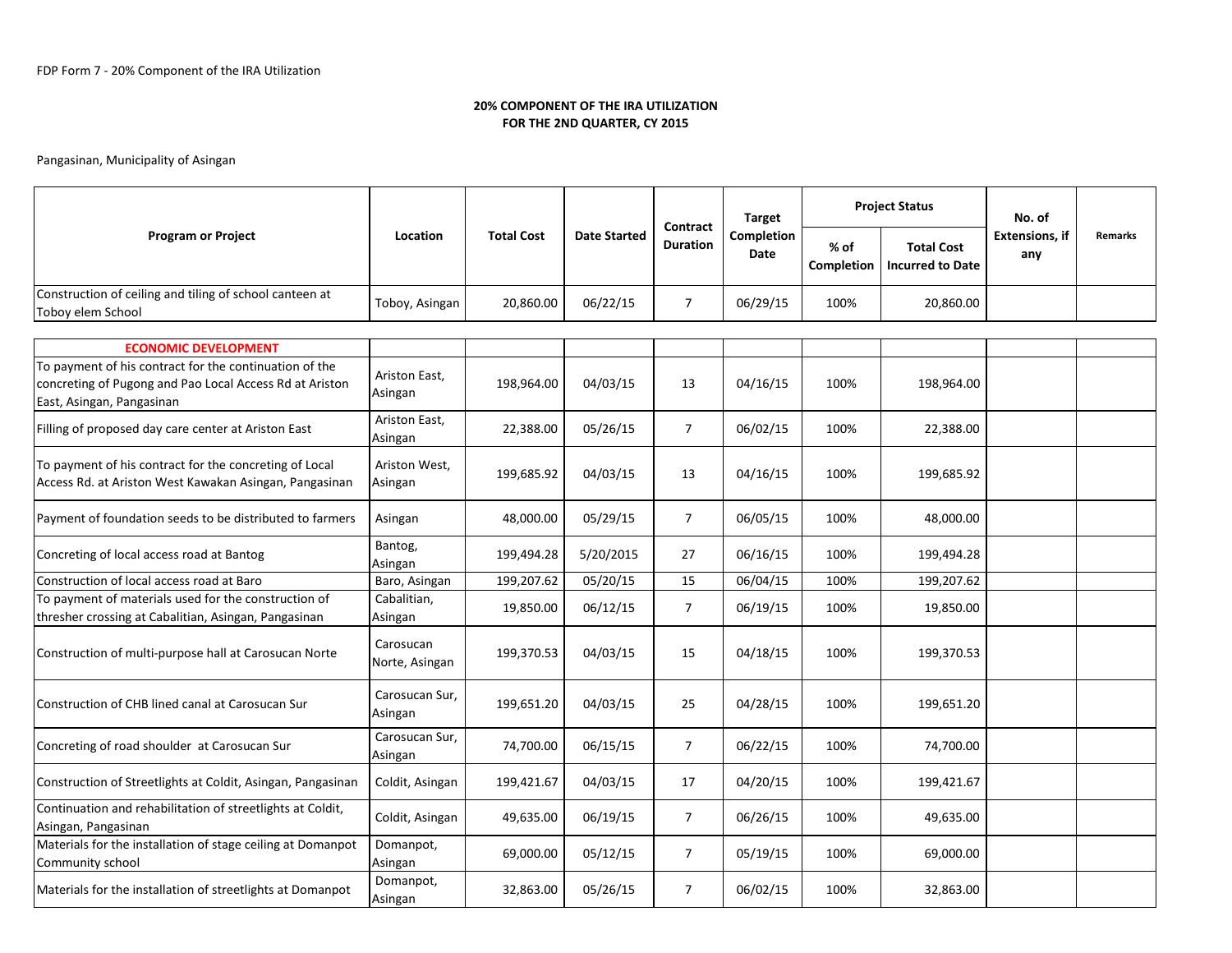# 20% COMPONENT OF THE IRA UTILIZATIONFOR THE 2ND QUARTER, CY 2015

# Pangasinan, Municipality of Asingan

|                                                                                                              |                              |                   |                     |                             | <b>Target</b>      | <b>Project Status</b> |                                              | No. of                       |         |
|--------------------------------------------------------------------------------------------------------------|------------------------------|-------------------|---------------------|-----------------------------|--------------------|-----------------------|----------------------------------------------|------------------------------|---------|
| <b>Program or Project</b>                                                                                    | Location                     | <b>Total Cost</b> | <b>Date Started</b> | Contract<br><b>Duration</b> | Completion<br>Date | % of<br>Completion    | <b>Total Cost</b><br><b>Incurred to Date</b> | <b>Extensions, if</b><br>any | Remarks |
| To payment of one(1) unit motor water pump with<br>pressure tank to be used at PSU-Asingan, Pangasinan       | Domanpot,<br>Asingan         | 24,000.00         | 05/29/15            | 5                           | 06/03/15           | 100%                  | 24,000.00                                    |                              |         |
| Concreting of farm to market road at Domanpot                                                                | Domanpot,<br>Asingan         | 70,280.20         | 42,151.00           | $\overline{7}$              | 06/03/15           | 100%                  | 70,280.20                                    |                              |         |
| Installation of streetlights at Domanpot                                                                     | Domanpot,<br>Asingan         | 6,550.00          | 06/03/15            | $\overline{7}$              | 06/10/15           | 100%                  | 6,550.00                                     |                              |         |
| Concreting of valdez farm to market road at Domanpot                                                         | Domanpot,<br>Asingan         | 28,935.00         | 06/04/15            | $\overline{7}$              | 06/11/15           | 100%                  | 28,935.00                                    |                              |         |
| Concreting of road shoulder at Domanpot                                                                      | Domanpot,<br>Asingan         | 199,534.52        | 5/20/2015           | 13                          | 06/02/15           | 100%                  | 199,534.52                                   |                              |         |
| Concreting of road shoulder at Dupac                                                                         | Dupac, Asingan               | 199,534.52        | 5/20/2015           | 18                          | 06/07/15           | 100%                  | 199,534.52                                   |                              |         |
| To payment of labor for the continuation of road pavement<br>at Zone III Barangay Dupac, Asingan, Pangasinan | Dupac, Asingan               | 15,350.00         | 06/09/15            | $\overline{7}$              | 06/16/15           | 100%                  | 15,350.00                                    |                              |         |
| Materials for the road pavement at Dupac                                                                     | Dupac, Asingan               | 34,416.00         | 06/11/15            | $\overline{7}$              | 06/18/15           | 100%                  | 34,416.00                                    |                              |         |
| Payment for the continuation of concreting of road<br>shoulder at Palaris                                    | Palaris, Asingan             | 199,528.88        | 04/03/15            | 15                          | 04/18/15           | 100%                  | 199,528.88                                   |                              |         |
| Concreting of road shoulder at Poblaion East                                                                 | Poblacion East,<br>Asingan   | 65,967.00         | 06/22/15            | $\overline{7}$              | 06/29/15           | 100%                  | 65,967.00                                    |                              |         |
| Concreting of road shoulder at Poblacion West                                                                | Poblacion<br>West, Asingan   | 199,528.88        | 04/03/15            | 13                          | 04/16/15           | 100%                  | 199,528.88                                   |                              |         |
| Concreting of road shoulder at San Vicente East                                                              | San Vicente<br>East, Asingan | 33,034.30         | 05/27/15            | $\overline{7}$              | 06/03/15           | 100%                  | 33,034.30                                    |                              |         |
| Installation of streetlights at San Vicente East                                                             | San Vicente<br>East, Asingan | 46,038.00         | 05/27/15            | $\overline{7}$              | 06/03/15           | 100%                  | 46,038.00                                    |                              |         |
| Installlation of streetlights at San Vicente East                                                            | San Vicente<br>East, Asingan | 13,650.00         | 06/04/15            | $\overline{7}$              | 06/11/15           | 100%                  | 13,650.00                                    |                              |         |
| Concreting of road shoulder at San Vicente East                                                              | San Vicente<br>East, Asingan | 16,825.00         | 06/04/15            | $\overline{7}$              | 06/11/15           | 100%                  | 16,825.00                                    |                              |         |
| Concreting of local access road at San Vicente East                                                          | San Vicente<br>East, Asingan | 199,534.52        | 5/20/2015           | 17                          | 06/06/15           | 100%                  | 199,534.52                                   |                              |         |